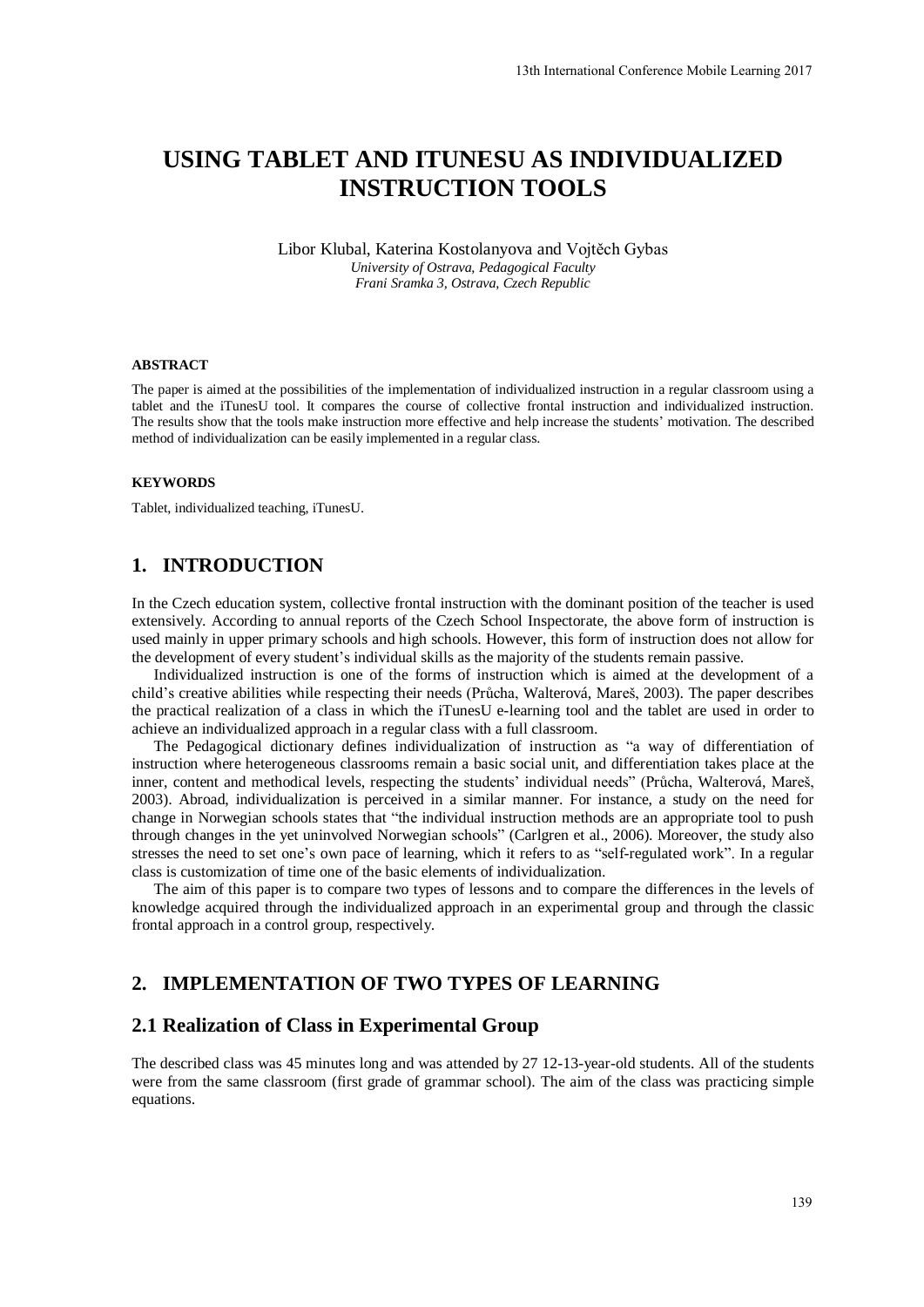Using the iTunesU tool, a course was created to be used in the class where each student was working with an iPad in the shared device mode. At the beginning of the class, the students were told how to operate the device. Afterward, they worked at their own pace. From then on, the teacher provided individual help to those students who needed it.

The first activity was practicing equations using the Algebra Touch application, in which the student is solving equations with the use of interactive tools – moving terms, distribution of terms, cancelling out terms. Working with the application, the students had to solve 10 equations, writing down only the problem and the solution.

The second activity was a written exercise when a problem in PDF form was inserted into the iTunesU tool. In this case, the students had to not only solve the problem alone, but also had to write the entire solution (including the proof) down in their notebooks. As a result, the tablet was only used to display the common assignment.

The final activity involved Orbit Integers, a game application which is used to practice integer calculations. The application is based on the maximum of 4 students competing against one another in solving problems involving addition and subtraction of integers. The quickness and correctness of the calculation influences the speed of a car on the racetrack. Using internet connection, the application can put as many as four students on one racetrack. The students were divided into the competing groups on the basis of the previous results. This activity develops general math skills of students that are necessary and solving equations.

## **2.2 Description of Course of Class in Experimental Group and Indentified Observations**

The course of the class was monitored by the teacher and a researcher. While the teacher was doing their usual work, the researcher was only there to monitor the students' and teacher's activities and did not become involved in them.

At the beginning of the class, the teacher handed the students tablets, through which they then logged into the iTunesU course using the QR code they saw on the projection screen. The teacher explained to the students what the class would look like, how to work with iTunesU and defined the rules for writing in the notebook. This part took 4 minutes. In two cases, the teacher had to help the students to reload the QR code in order to log into the course.

The students began to solve the 10 equations using the Algebra Touch application. The teacher had reminded the students that they need to write down the problem and the solution in their notebook and then monitored their problem-solving process. The teacher had to help five students with the application as they did not understand the problem-solving process. The remaining students did not find it problematic. However, it was evident that in some case the students helped each other with the application. The activity of the students made transition to the second part of the class easy to monitor. The student that had finished solving the problems in the Algebra Touch application started to write down in the notebook, i.e. stopped using the tablet. It also signalled to the teacher that they could start to evaluate the Part 1 tasks. Moreover, the teacher knew which students had difficulty solving the task and therefore could help them. The transition from Task 1 to Task 2 took 13 to 22 minutes from the beginning of the class.

The second part of the class was regular. The students were writing solutions in their notebooks while teacher was helping them, highlighting errors, telling them to do a proof, etc. Two students realized that they could enter the task into the Algebra Touch application and verify the result. The remaining students then followed their example. As each student used the application different number of times to verify their results, the exact number of students who did so could not be determined. However, it was less than 10 students.

With 26 minutes having elapsed from the class, first students proceeded to the third part of the class. The teacher supervised the division of students into groups. The entire process was natural based on the order in which the students finished the second part of the class. As a result, students with similar mathematical skills were placed in the same group. As the students had already been familiar with the game, they did not need any help. With 35 minutes having elapsed from the class, as many as 19 students were competing. At that time, the teacher checked up on the remaining eight students, helped them finish the current task and allowed them to proceed to the final activity. 6 of those 8 students had 1-2 problems left to solve to complete the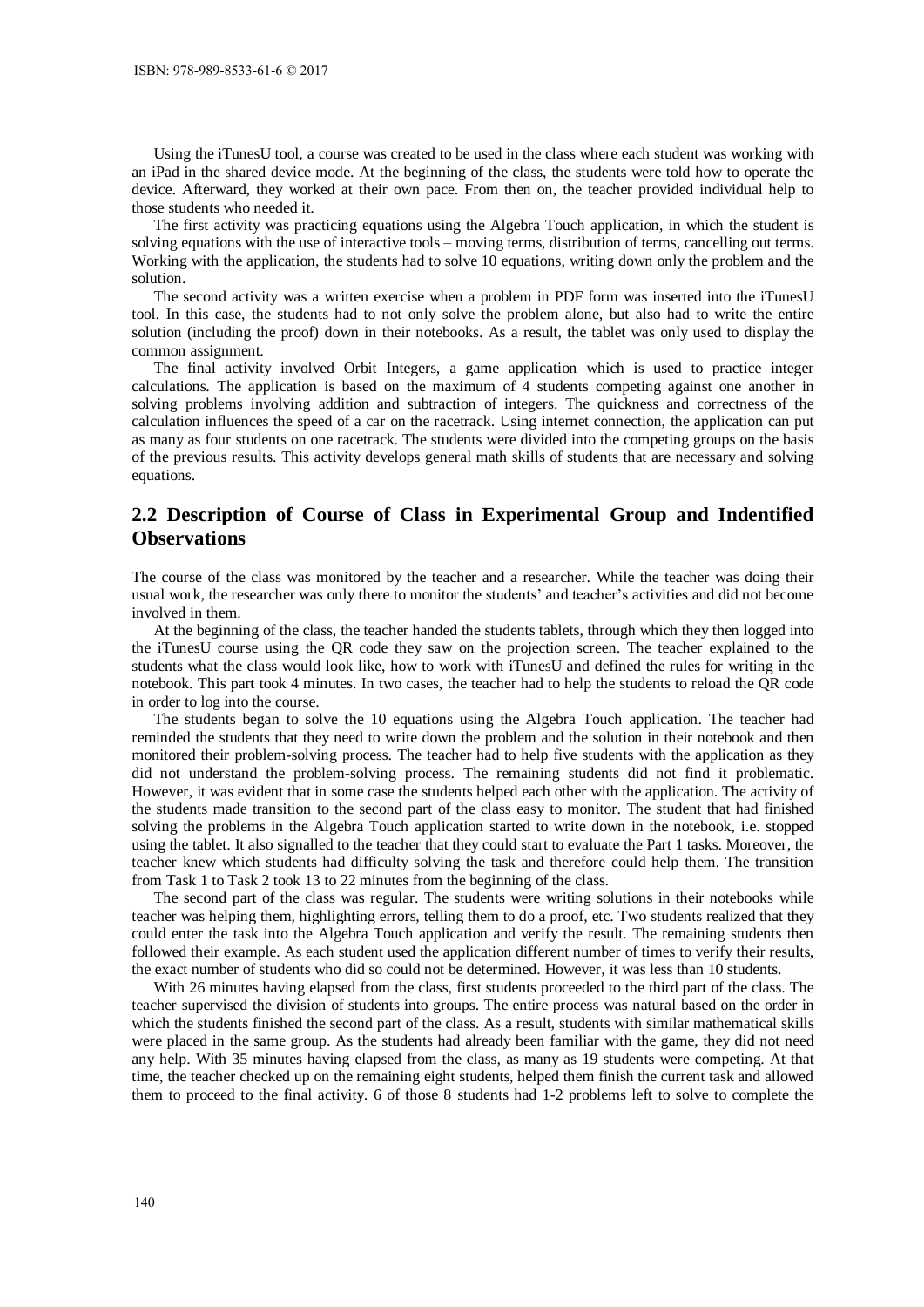entire set, while the other two 3-4. With 39 minutes having elapsed, all of the students were playing the mathematical game.

With two minutes remaining, the teacher ended the game, repeated the basic rules of solving simple equations and demonstrated them on examples in the Algebra Touch application.

#### **2.3 Realization of Class in Control Group**

The control group consisted of 26 students who attended a parallel classroom in a grammar school. Again, the students were 12 to 13 years old. The class was based on the regular frontal scheme. The teacher had prepared a set of equations. To maximize similar content, the equations were generated using the Algebra Touch application. The teacher showed the entire set to the students using a projector. Following the instructions, the students started to solve the equations, writing solutions in their notebooks, highlighting the result and the proof. The teacher helped the students individually. After the students had finished the above task, they were handed a task similar to that of the experimental group. At the end of the class, the students were handed tablets on which they played the Orbit Integers game.

# **2.4 Description of Course of Class in Control Group and Indentified Observations**

The course of the class was monitored by the teacher and a researcher. While the teacher was doing their usual work, the researcher was only there to monitor the students' and teacher's activities and did not become involved in them.

At the beginning of the class, the teacher told the students the objective of the class – to practice solving simple linear equations. The first part of the class started 3 minutes later with the teacher showing the 10 equations using a projector and giving the students instructions. The students solved the individual problems on the blackboard while discussing it with the teacher. Therefore, the teacher paid attention only to the student at the blackboard. Half of the students solved the problems by themselves and then compared their result with the result on the blackboard. Only few of the students paid attention to the teacher. This activity ended 29 minutes into the class.

In the second part of the class, the students solved the tasks on the worksheet the teacher had handed to them. The teacher helped the students individually. The first students finished the tasks 42 minutes into the class. As there were only 3 minutes left, the teacher decided not to proceed to the following activity.

With 43 minutes having elapsed from the class, the teacher learned (by asking the students) that 6 students solved all of the problems, 8 students had 1-2 problems left to solve, 10 students had 3-4 problems left and 2 students had more than 5 problems left to solve. To conclude the class, the teacher repeated the basic rules of solving simple equations using the Algebra Touch application.

#### **3. DISCUSSING RESULTS**

The class in which tablets and the iTunesU were used showed optimal distribution of activities, therefore making better use of time which resulted in the students solving more problems. Moreover, the students could practice their skills by playing a game, which the other students could not due to time constraints. Both the researcher and the teacher agreed that the students in the experimental group were more motivated than those in the control group. But this is only a subjective opinion of a teacher and researcher.

| Number of solved | <b>Experimental Group</b> |                | <b>Control Group</b> |                |
|------------------|---------------------------|----------------|----------------------|----------------|
| problems         | Number                    | Share of total | Number               | Share of total |
|                  |                           | 70.37 %        |                      | 23.08 %        |
| $9 - 10$         |                           | 22.22 %        |                      | 30.77 %        |
| $7 - 8$          |                           | 7.41 %         |                      | 38.46 %        |
| Less than 7      |                           | $0\%$          |                      | 7.69 %         |

Table 1. Comparing the number of solved problems in groups.